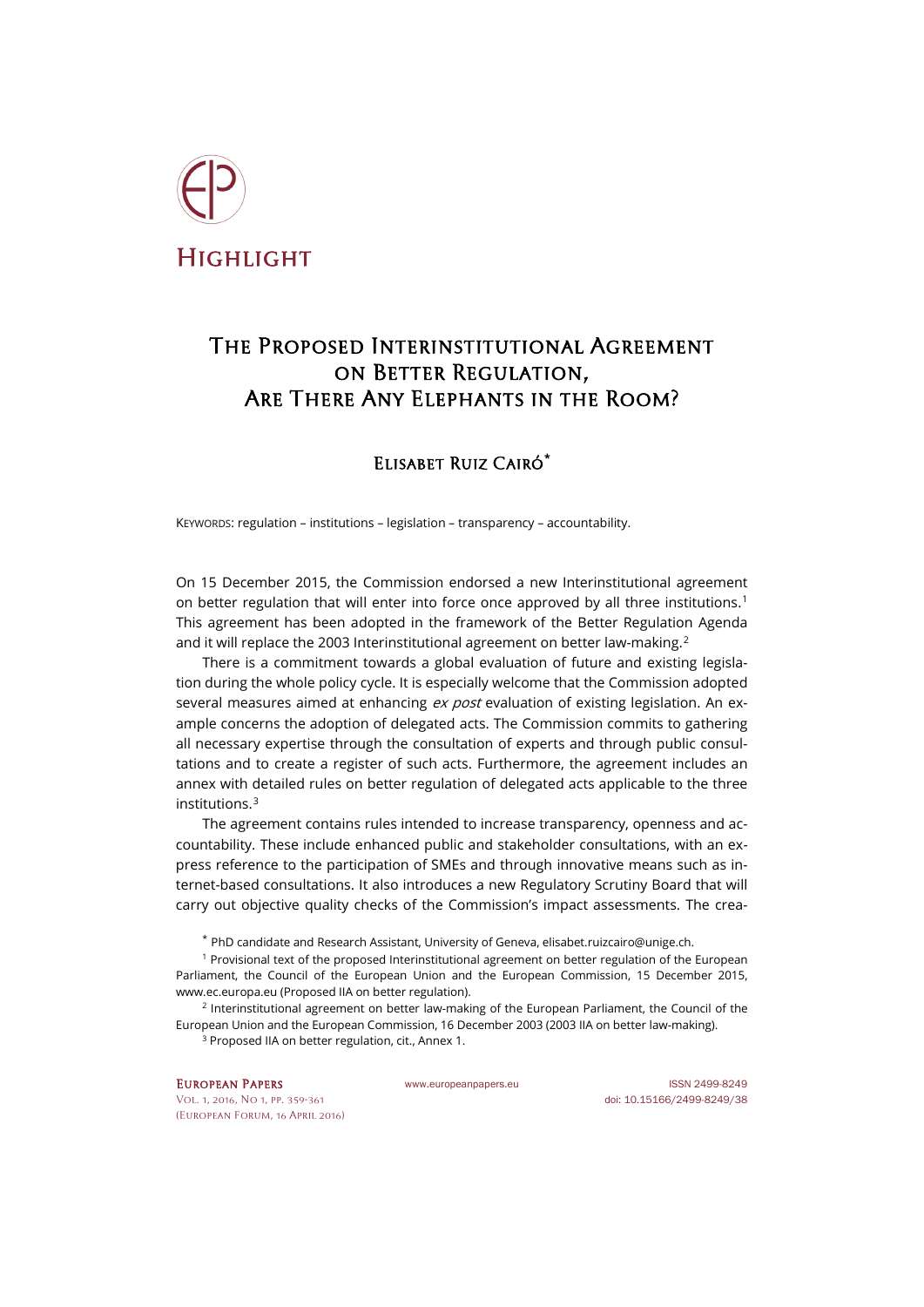tion of a European Commission's Regulatory Fitness and Performance programme (REFIT) stakeholder platform also constitutes an important input to the better regulation package as it will enable stakeholders to communicate directly with the Commission. Other provisions seem to be a real declaration of intentions as regards transparency. It is stated that "the three institutions will ensure transparency of legislative procedures  $(...)$  including an appropriate handling of trilateral negotiations", $4$  that "they will improve communication to the public during the whole legislative cycle"[5](#page-1-1) and that they "undertake to identify, by 31 December 2016, ways of further developing platforms and tools to this end".<sup>[6](#page-1-2)</sup> These are important contributions to transparency although, as some authors put forward, "promises carry little weight if institutional attitudes remain unchanged".[7](#page-1-3)

Some concerns can be raised when analysing this agreement. First, some authors fear the removal of self and co-regulation from the agreement, despite its relevance in the 2003 agreement.<sup>[8](#page-1-4)</sup> This could discourage stakeholders "from engaging with the Commission in otherwise welfare-enhancing forms of public-private cooperation in the design and enforcement of regulation" which is especially relevant for innovation and technological development.[9](#page-1-5)

Second, the implementation of these measures raises some concerns. Many commitments of the Commission imply a heavier workload and additional means in terms of money and workforce. For example, taking fully into account all public consultations on delegated acts seems difficult to apply, especially that opinions are likely to be quite a technical.[10](#page-1-6)

Third, it remains to be seen whether cooperation between all three institutions is applied, especially regarding impact assessments. Paras 9 to 13 refer to the possibility of the Parliament and the Council to carry out impact assessments on future legislation and the Commission commits to give support to the other institutions to achieve this task. However, the 2003 agreement and the 2005 Interinstitutional Common Approach to Impact Assessment<sup>[11](#page-1-7)</sup> already included such a possibility<sup>[12](#page-1-8)</sup> but it had little impact on the Council and the Parliament. Therefore, it could have been expected that the new

<sup>4</sup> Proposed IIA on better regulation, cit., para. 28.

 $5$  Ibid.

 $6$  /vi, para. 28a.

<span id="page-1-3"></span><span id="page-1-2"></span><span id="page-1-1"></span><span id="page-1-0"></span> $7$  P. Laino, On knowledge as power: transparency of EU law-making procedures in EU Law Analysis, in EU Law Analysis, 20 January 2016, www.eulawanalysis.blogspot.com.

<sup>8</sup> 2003 IIA on better law-making, cit., paras 18-23.

<span id="page-1-5"></span><span id="page-1-4"></span><sup>9</sup> A. RENDA, Too good to be true? A quick assessment of the European Commission's new Better Regulation Package, in CEPS Special Report, May 2015, p. 12.

 $10$  /vi, p. 10.

<span id="page-1-8"></span><span id="page-1-7"></span><span id="page-1-6"></span> $11$  Interinstitutional Common Approach to Impact Assessment (IA) of the European Parliament, the Council of the European Union and the European Commission, November 2005, www.ec.europa.eu.

<sup>12</sup> 2003 IIA on better law-making, cit., para. 30.